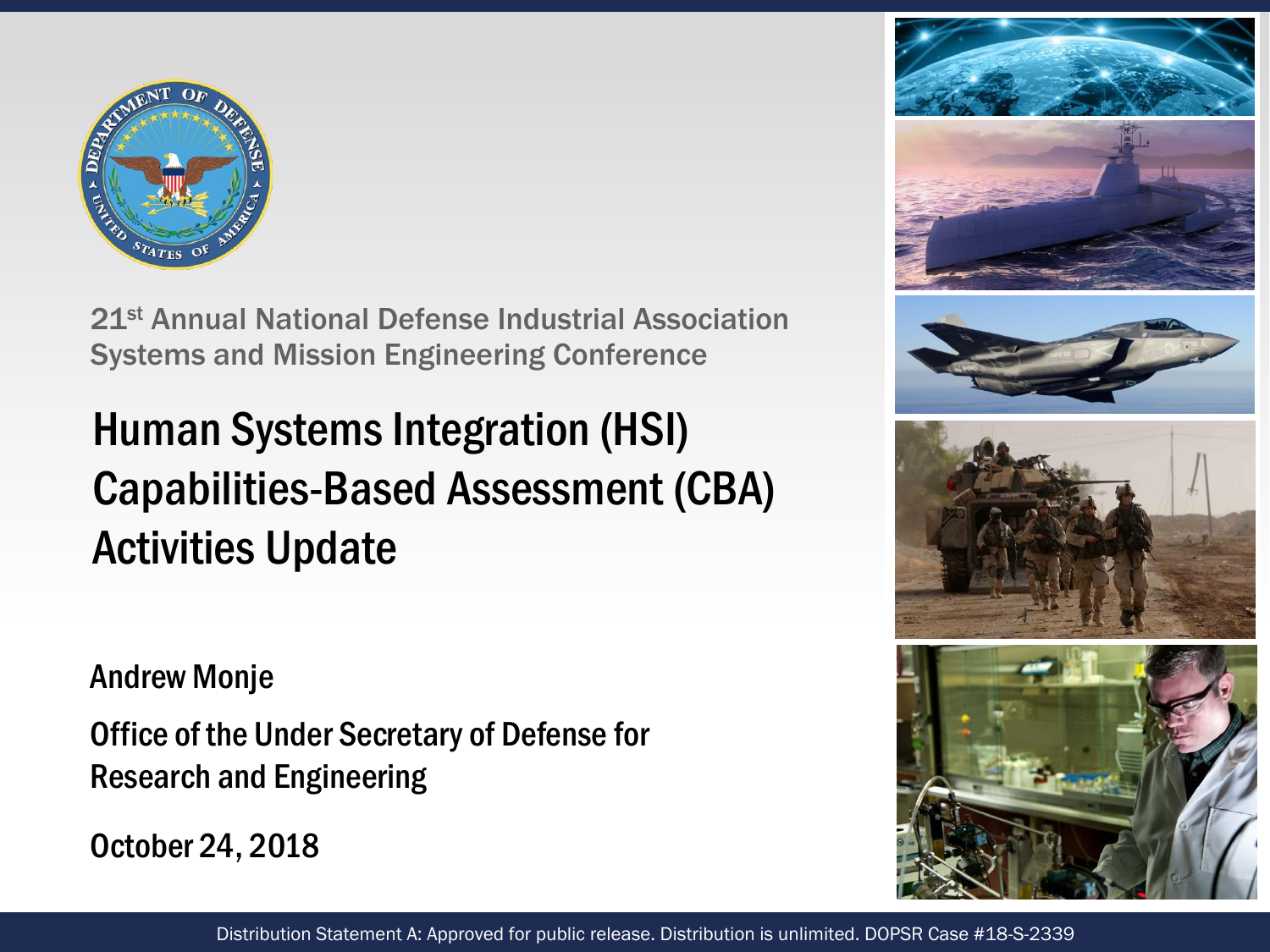## *Background*



- Provide an update to the National Defense Industrial Association (NDIA) Systems Engineering (SE) community about the Joint Human Systems Integration (HSI) Enterprise activities.
- Office of the Secretary of Defense's (OSD's) objective is to improve HSI maturity and effectiveness by continuously and costeffectively addressing the Joint Services' ability to positively impact warfighter performance and safety through HSI policy, process, and execution.
- Starting in April 2017, the JHSI Working Group (WG) conducted its Capabilities-Based Assessment (CBA) needs analysis to address five identified HSI gaps.



*CBA Gaps Relationship Diagram*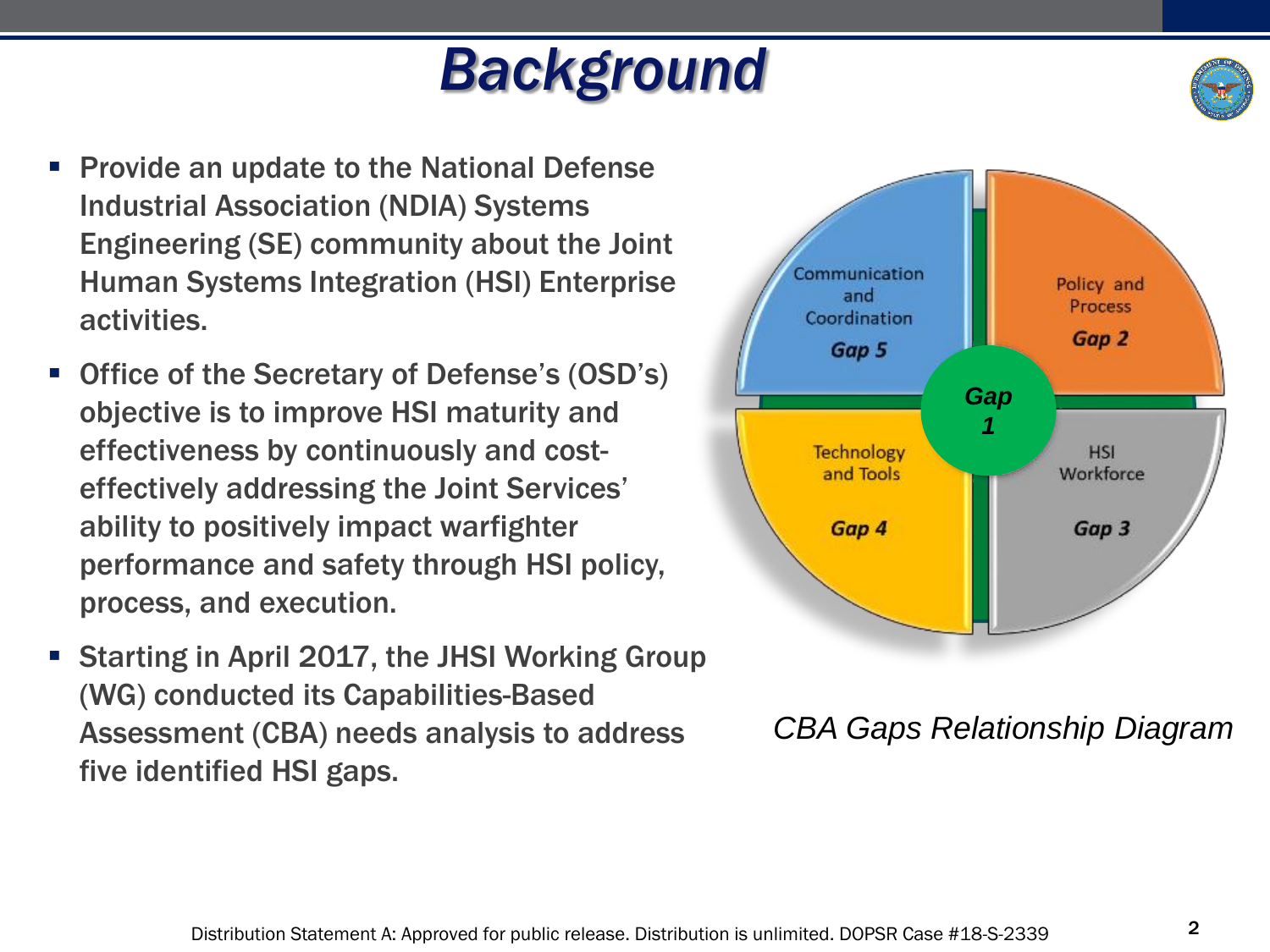#### Distribution Statement A: Approved for public release. Distribution is unlimited. DOPSR Case #18-S-2339

## *Gap 1 – HSI Body of Knowledge*

- Develop the HSI Body of Knowledge and institutionalize a living repository of knowledge areas, terms, activities and associated references and publications **(Program function view) ICD**
- **Formed sub Working Groups** 
	- Hosted five meetings
	- 10+ cross-Service members to leverage the HSI Framework Acquisition tool

#### ■ Way Ahead

- Continue sub-working group development of the HSI framework
- Planning workshop in Fall 2018 to identify cross-collaboration opportunities between S&T and HSI acquisition communities to improve HSI early consideration in capability development



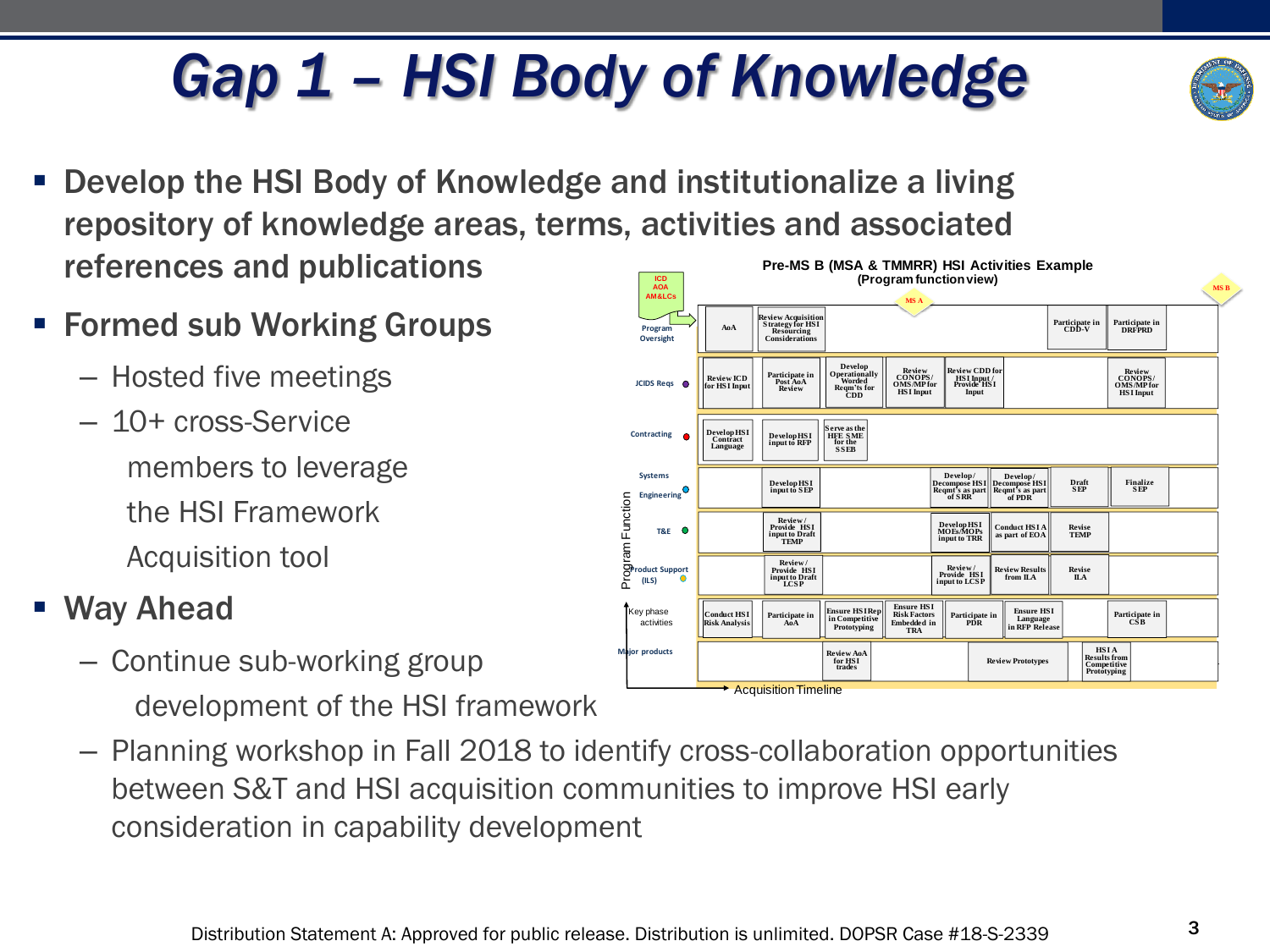## *Gap 2 – HSI Standardization*



- Recommend that all HSI organizations adopt the seven HSI domains set forth in DoDI 5000.02 so that they can better leverage common policies, frameworks, and standards
- Collaborated with industry (SAE G45 HSI Technical Committee) to develop SAE6906, *Standard Practice for Human Systems Integration* (covers HSI tasks/scope for contractors)
	- SAE G45 HSI Committee is lead developer; 20+ authoring teams
- **EXTERMIL-HDBK provides government guidance on how SAE 6906 should be** used, applied, and tailored (covers any additional government-specific HSI responsibilities)
	- Navy is Preparing Activity; Managed by DoD HSI Standards WG
- **MIL-STD-1472H Human Engineering Design Criteria** 
	- Update being led by USN with multi-service representation (26 authoring teams)
- Way Ahead
	- HSI Standard: Final balloting complete; Publication expected 1Q FY19
	- MIL-STD-1472H: Publication in early FY19
	- HSI MIL-HDBK: Final version expected in 2Q FY19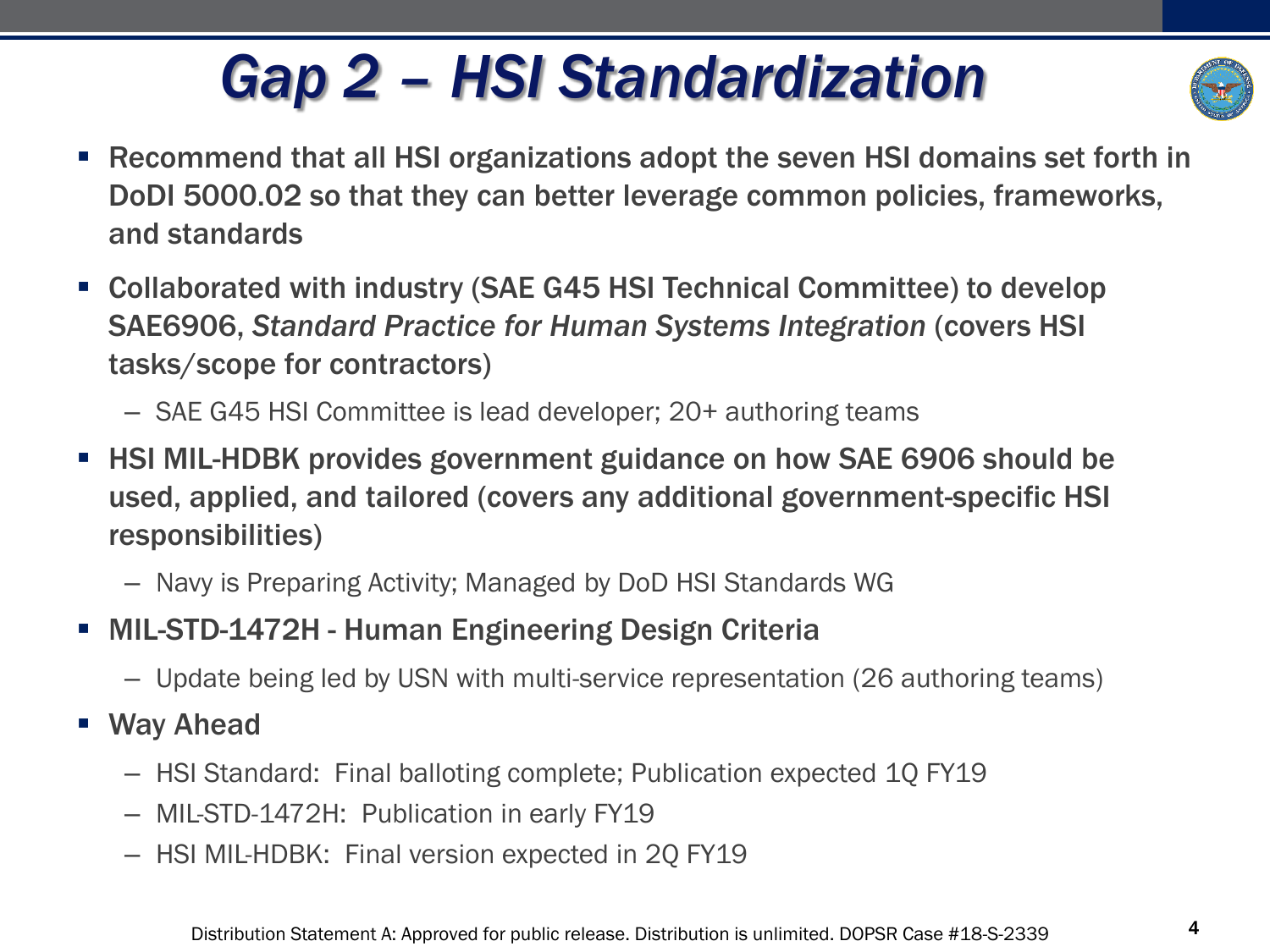## *Gap 3 – HSI Workforce*



- Recommend the Services establish an HSI career field and ensure related career fields appropriately include HSI elements
	- Identify core competencies to include unique knowledge, skills and abilities needed to perform HSI
	- Develop training that provides HSI practitioners with expertise in the integration of HSI domains and that provides non-HSI practitioners with the opportunity to become familiar with HSI principles, processes, practices, methods, tools and data

#### ■ Formed HSI Workforce Development Working Group (DHS and AF co-lead)

- Definition of an HSI Practitioner from other established competencies
- Determining the number of practitioners within the service to define the existing workforce knowledge and skillset
- Build a learning architecture framework to align needs of practitioners to training and coursework
- Reviewed NPS HSI curriculum and identified impact areas for the MS Thesis and certificate programs to be addressed, Jul 2018

#### ■ Way Ahead

- Publish 2018 DOD HSI Course catalog (update from 2012)
- Coordinate with Naval Post-Graduate School (NPS) and Defense Acquisition University (DAU) for acquisition workforce development in HSI technical areas

Distribution Statement A: Approved for public release. Distribution is unlimited. DOPSR Case #18-S-2339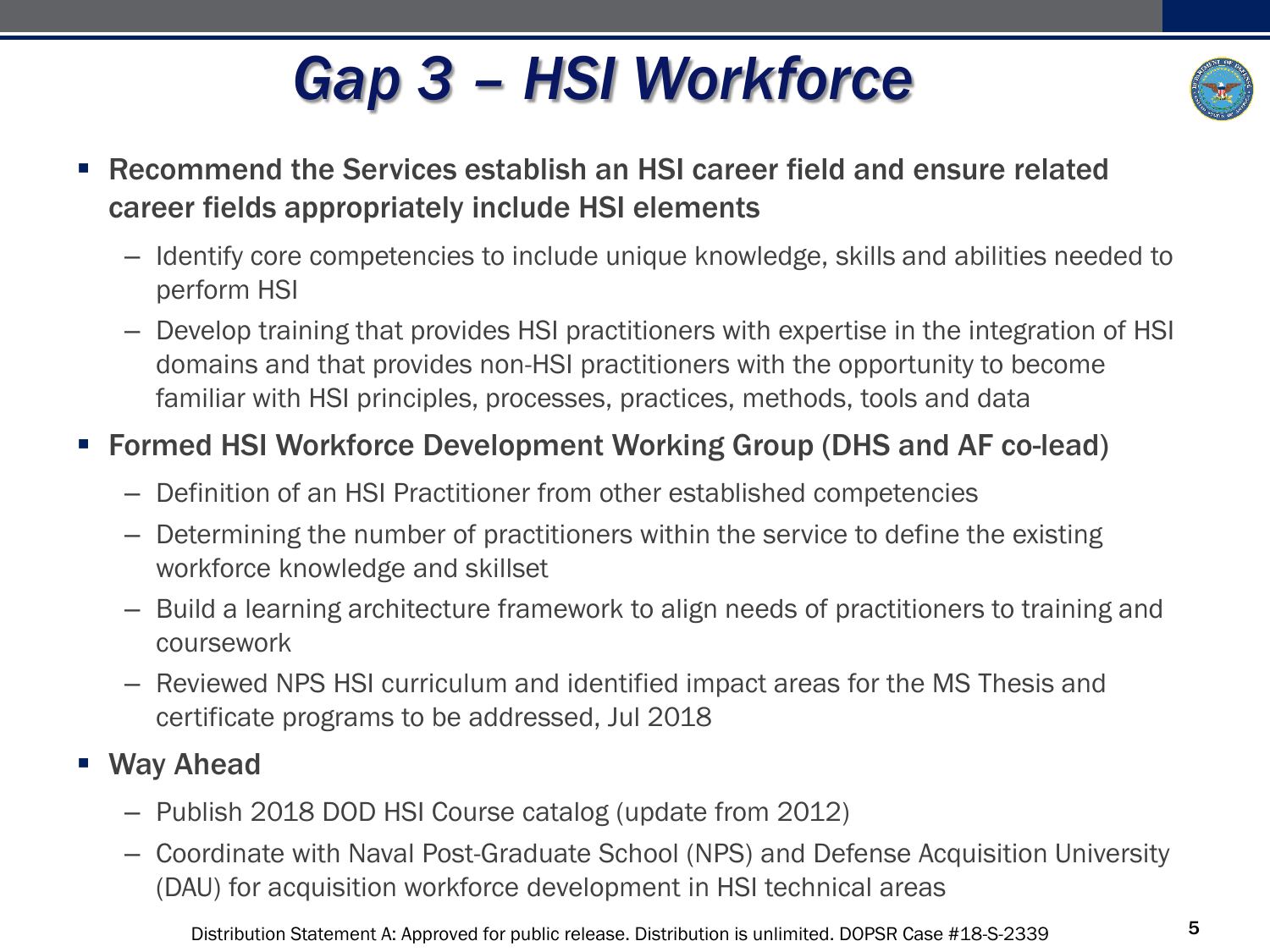# *Gap 4 – HSI Technology and Tools*



- Provide and Maintain Tools, Databases, and Processes to Support HSI Analyses Early in Acquisition
	- Many sophisticated Modeling and Simulation (M&S) tools exist that support tradeoff analyses and quantitatively predict the impact of HSI domain tradeoffs on system-level performance
	- Investigate how to capture the life-cycle cost implications of HSI-related design decisions and assist Program Managers to assess the importance and dollar value of HSI recommendations

### ■ Way Ahead

- Develop, maintain, and make available a comprehensive catalog of available tools and methods
- Provide approaches and training to reduce barriers to
	- use of HSI tools and methods
- Develop new capabilities to fill analytical gaps



800+ users supporting Army, Navy, Air Force, Marine, NASA, DHS, DoT, Joint programs across the country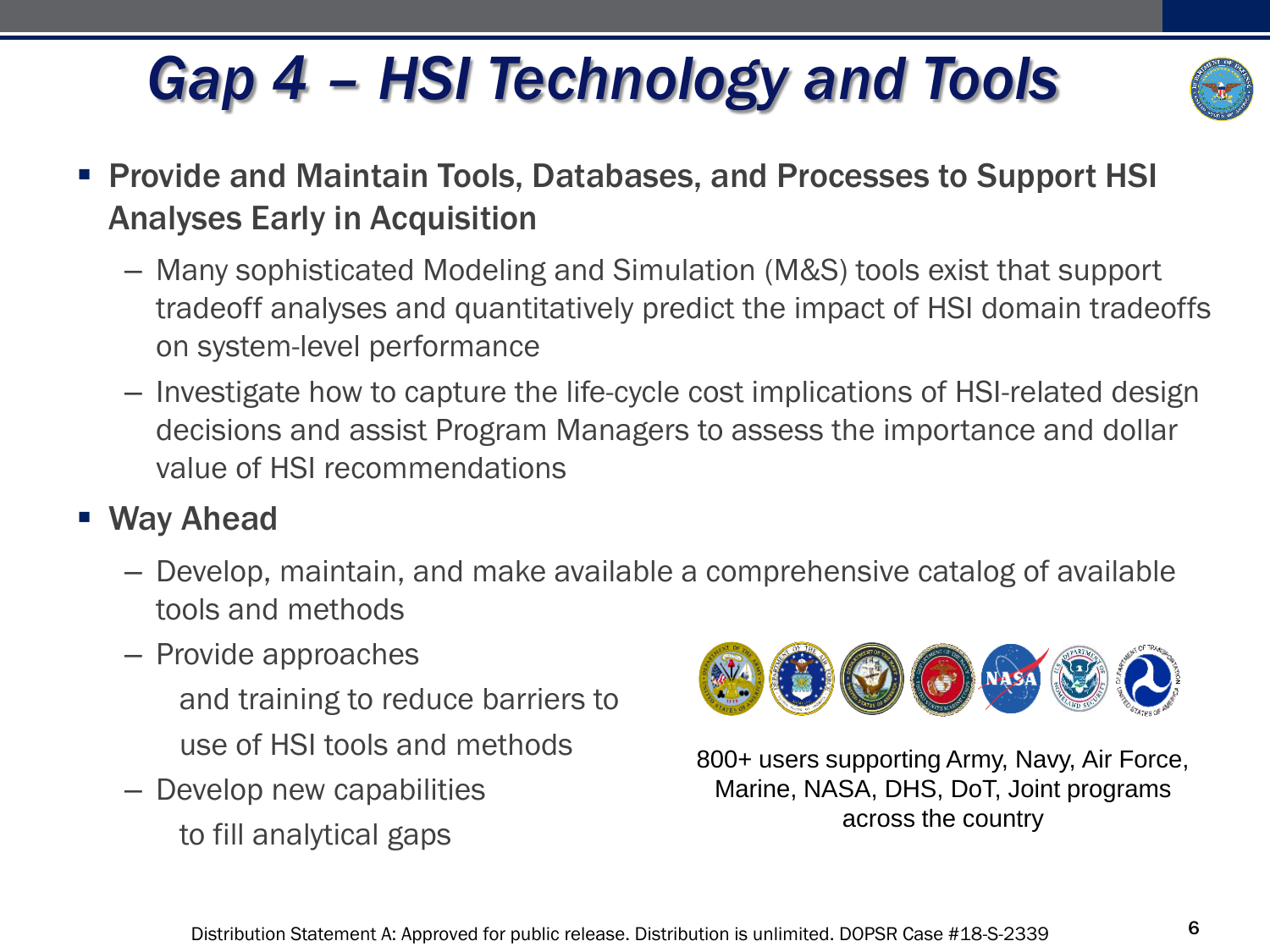## *Gap 5 – HSI Communication and Coordination*



- Investment in a professional, comprehensive marketing effort to ensure a single, consistent message is delivered
- Completed initial phase of developing outreach products
	- Outreach strategy developed a rebranding of HSI for new logos, style guides, and color schemes, and tailorable by the Services
	- Communication plan documents how to execute the strategy
	- Conducted Stakeholder analysis and defining the HSI population for publicizing HSI-related material
	- Experience map details the HSI practitioner's involvement and value added across the acquisition, contributing a single campaign approach

### ■ Way Ahead

- Each Service to model communication plan and plan and plan and plan and plan and plan and personnel using Army products
- Develop a plan of action for aligning other Training safetyand Force Protection outreach products

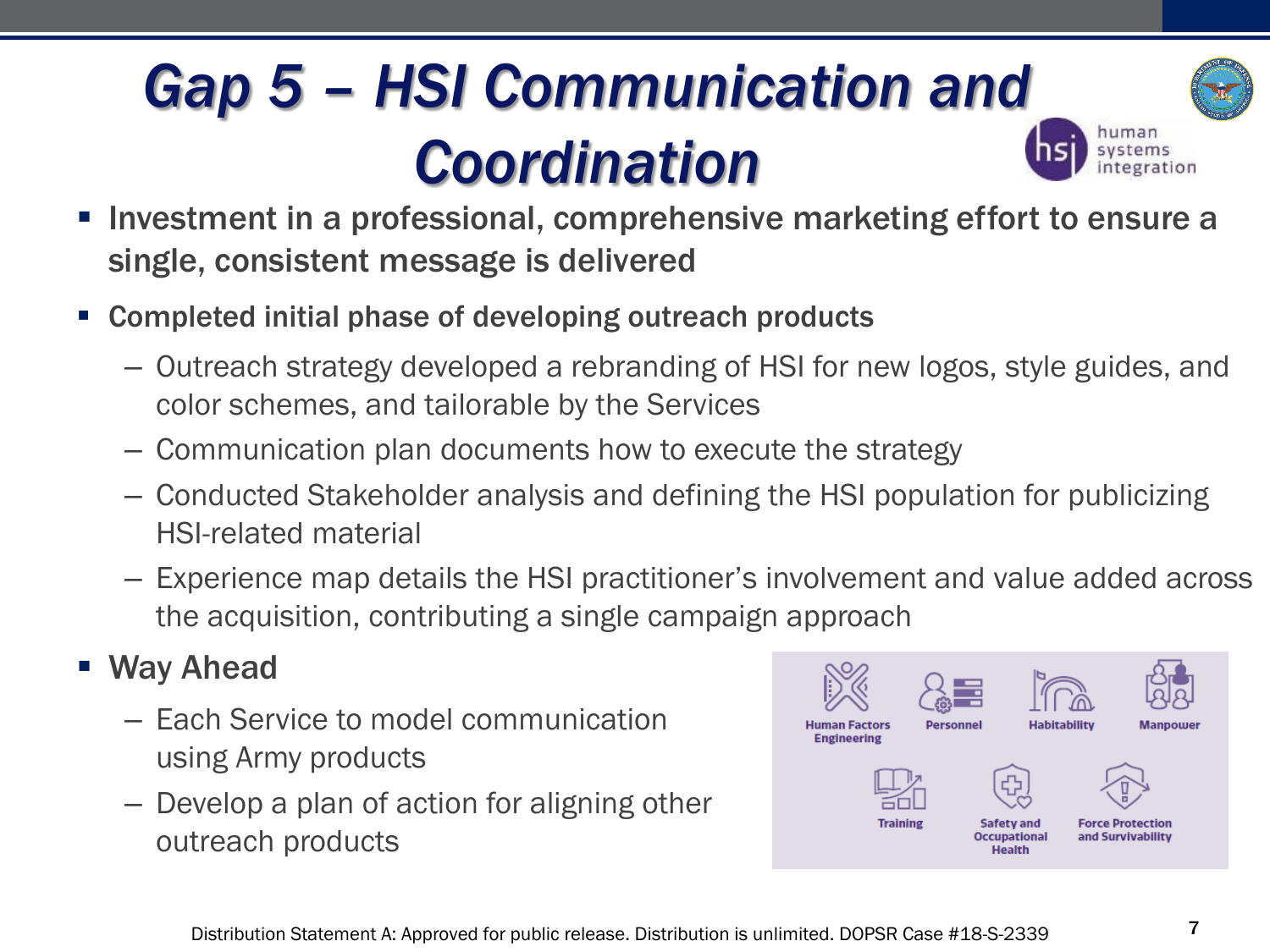## *Summary*



- **Exervices are actively engaging in the strategic** shaping of the HSI enterprise across multiple areas
- Working groups have been meeting and formulating approaches and course of actions to close the gaps 2017 - 2020 HSI IMPLEMENTATION ROADMAP

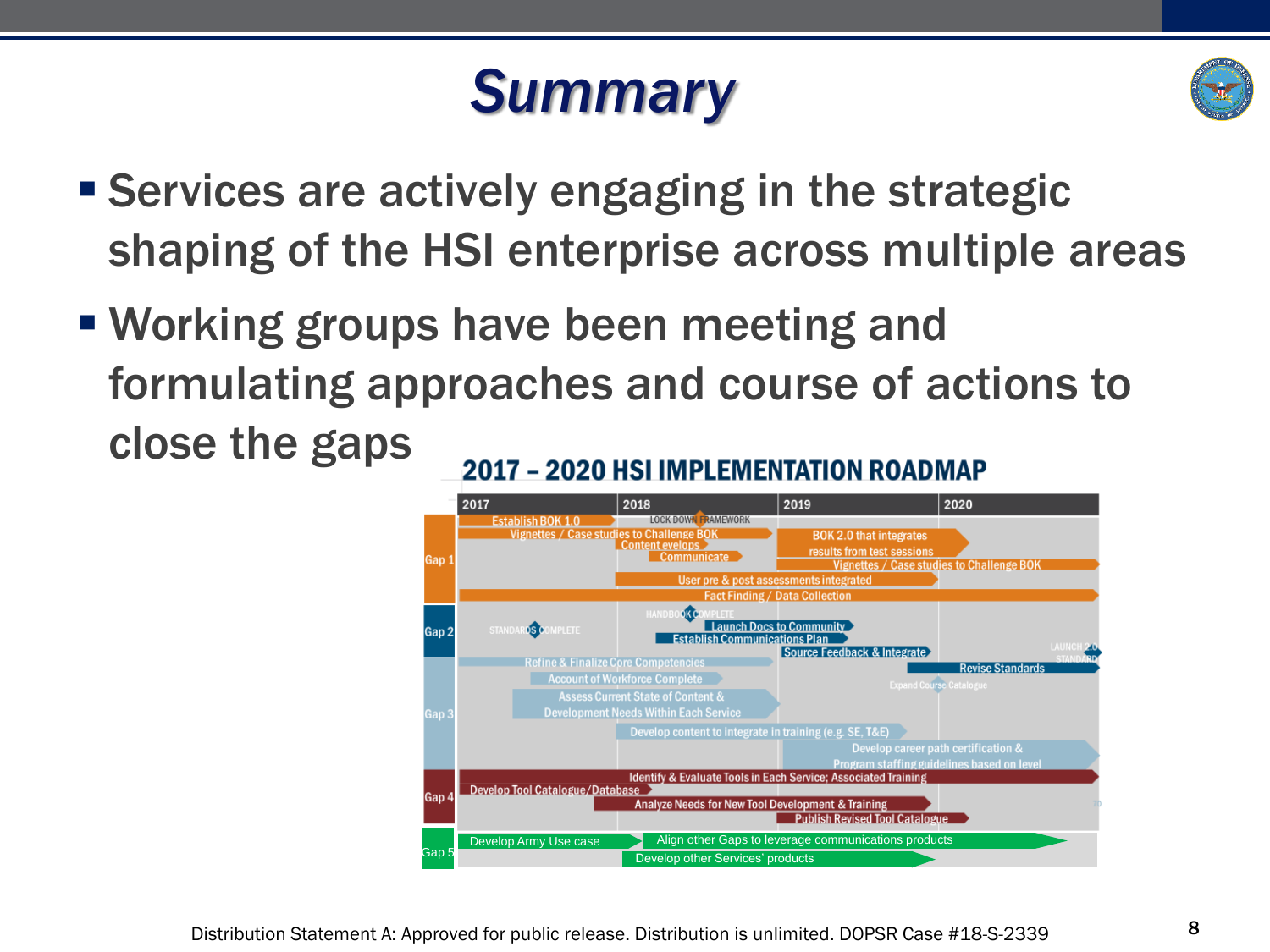### DoD Research and Engineering Enterprise Solving Problems Today – Designing Solutions for Tomorrow



**DoD Research and Engineering Enterprise**  *https://www.acq.osd.mil/chieftechnologist/*

**Defense Innovation Marketplace** *https://defenseinnovationmarketplace.dtic.mil*

**Twitter** *@DoDInnovation*